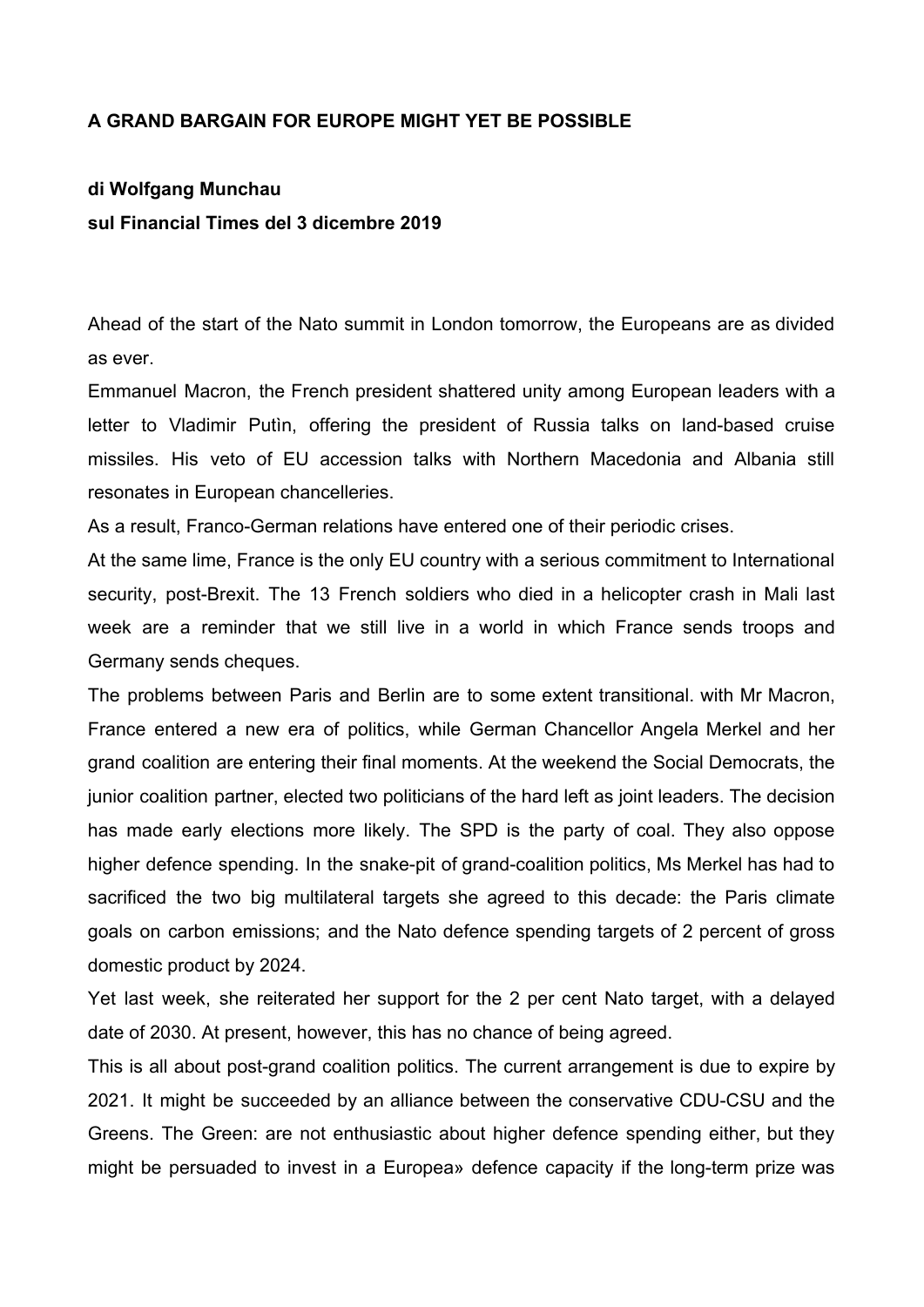reduced dependence on the US. If the CDU/CSU accepted Green environmental policies in turn, conservative and green Germany would strike a grand bargain.

The politician pushing hardest for a rethink on defence policy in Germany is Annegret Kramp-Karrenbauer, CDU leader and defence minister. Her language on European defence is different from that of Mr Macron. But as Ulrike Franke, a German defence policy specialist, has noted, the two leaders are surprisingly aligned in their substantive proposals on the future of European defence. Germany has a stronger commitment to Nato than France. But even the French know that the alliance remains indispensable.

Likewise, it is also dear that Nato cannot be the exclusive pillar of European security forever. The EU will need to share a greater burden. Ms Kramp-Karrenbauer is showing some gumption by championing a cause that, for now, is unpopular in Germany. A vehicle for further integration could be the Macron-inspired European intervention initiative, a forum in which several European countries hope to co-ordinate joint military action.

Security and climate will be high up on the list of priorities for the new European Commission. One of the big projects for Ursula von der Leyen, the new commission president, will be the conference on the future of Europe, which is due to start next year. Its goal is to make recommendations for new policies and institutional changes.

A grand bargain on climate change and security would also indirectly involve the eurozone and its institutions. There is pressure on the European Central Bank to focus asset purchases on green bonds. Zaki Laidi, a professor of ìntenational relations at Sciences Po in Paris, suggested that the EU could harden its soft-power tools, which include the euro, trade and competition policy. Leveraging existing tools is likely to be more effective than creating new ones. But the trouble is that the EU has in the past lacked the political will to use the instruments it has.

A strategy to weaponise the single currency would require deep changes to the eurozone's governance structure, a eurozone budget and a mutualised sale asset among them. There is no majority for such measures right now, but these instruments perhaps look more attractive if the alternative consist of increases in conventional defence spending. The solution to some of the eurozone's ongoing problem would happen as a fortuitous byproduct.

I am well aware that the history of the EU in the past 20 years has been a triumph of hope over experience. There are hundreds of ways in which this grand bargain might not